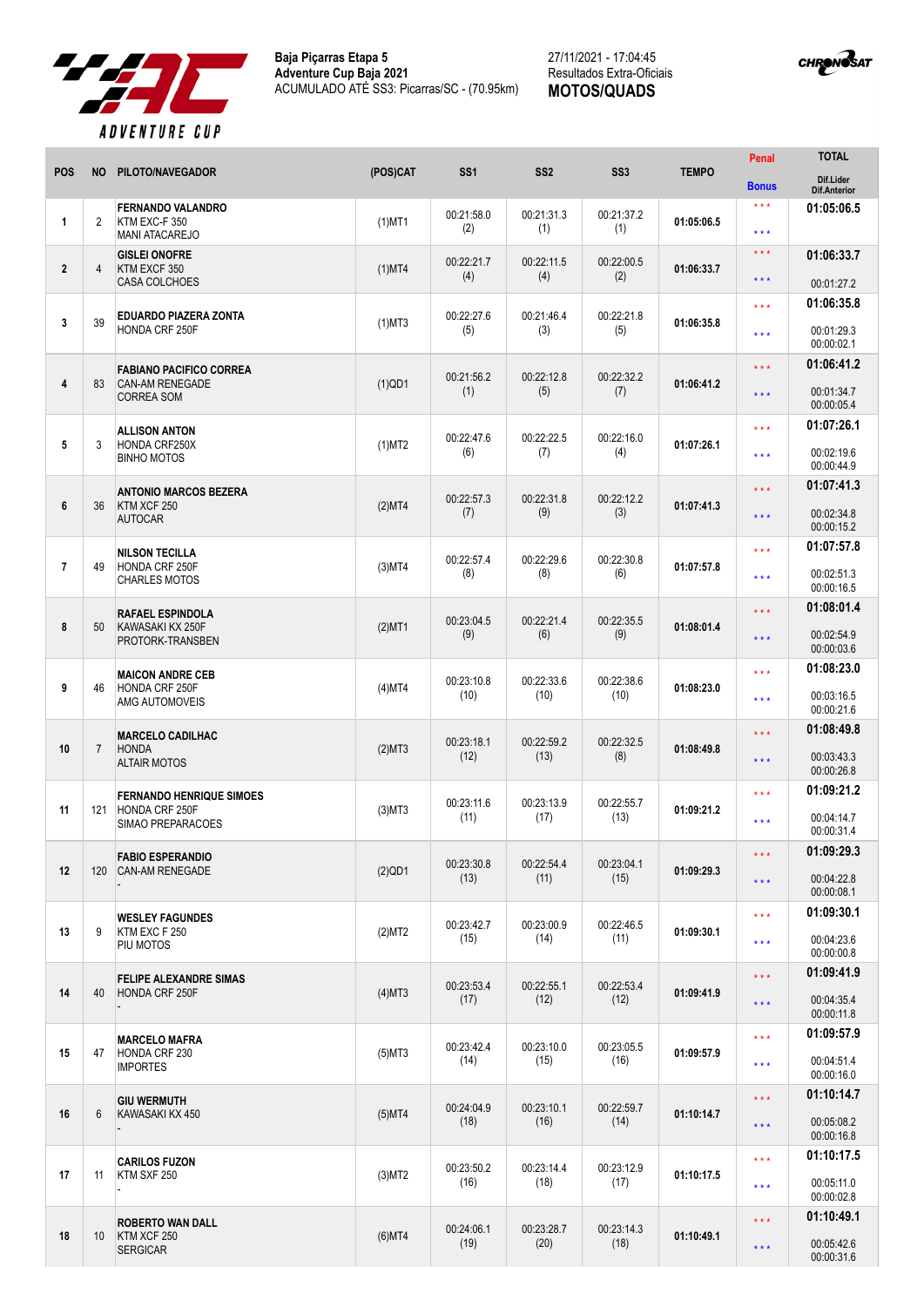|    |     | <b>MARCO AURELIO CADILHAC</b>                                          |            | 00:24:07.4         | 00:23:57.2         | 00:23:31.9         |            | * * *               | 01:11:36.5               |
|----|-----|------------------------------------------------------------------------|------------|--------------------|--------------------|--------------------|------------|---------------------|--------------------------|
| 19 | 18  | YAMAHA TTR 230<br><b>ALTAIR MOTOS</b>                                  | $(6)$ MT3  | (20)               | (22)               | (22)               | 01:11:36.5 | * * *               | 00:06:30.0<br>00:00:47.4 |
|    |     | <b>JORGE HENRIQUE DA FONSECA</b>                                       |            |                    |                    |                    |            | * * *               | 01:12:07.6               |
| 20 | 22  | HONDA CRF 250F<br><b>EU</b>                                            | $(7)$ MT3  | 00:25:20.0<br>(30) | 00:23:26.8<br>(19) | 00:23:20.8<br>(20) | 01:12:07.6 | * * *               | 00:07:01.1<br>00:00:31.1 |
|    |     | <b>CAIO SOUSA</b>                                                      |            | 00:24:34.3         | 00:24:07.9         | 00:23:46.2         |            | * * *               | 01:12:28.4               |
| 21 | 30  | KAWASAKI KXF 250F<br>ZENO AUTO PECAS                                   | (4)MT2     | (21)               | (24)               | (24)               | 01:12:28.4 | * * *               | 00:07:21.9<br>00:00:20.8 |
|    |     | <b>PAULINHO</b>                                                        |            | 00:24:48.6         | 00:23:42.2         | 00:24:06.4         |            | * * *               | 01:12:37.2               |
| 22 | 79  | <b>CAN-AM RENEGADE</b>                                                 | $(3)$ QD1  | (26)               | (21)               | (27)               | 01:12:37.2 | $\star \star \star$ | 00:07:30.7<br>00:00:08.8 |
| 23 | 13  | <b>SANDRO PAGANELLI</b><br>KAWASAKI KLX 450                            | $(1)$ MT5  | 00:24:41.3         | 00:24:09.8         | 00:24:04.8         | 01:12:55.9 | * * *               | 01:12:55.9               |
|    |     |                                                                        |            | (22)               | (25)               | (26)               |            | ***                 | 00:07:49.4<br>00:00:18.7 |
| 24 | 8   | <b>FERNANDO PYKOCZ</b>                                                 | $(7)$ MT4  | 00:24:56.7         | 00:24:52.9         | 00:23:43.8         | 01:13:33.4 | * * *               | 01:13:33.4               |
|    |     | KAWASAKI KX 450 XC<br><b>REP PYKOCZ</b>                                |            | (27)               | (29)               | (23)               |            | $\star \star \star$ | 00:08:26.9<br>00:00:37.5 |
|    |     | ITAMAR RODESKI                                                         |            | 00:24:44.4         | 00:24:46.6         | 00:24:15.3         |            | * * *               | 01:13:46.3               |
| 25 | 33  | HONDA CRF 250F                                                         | $(1)$ MT6  | (25)               | (28)               | (28)               | 01:13:46.3 | * * *               | 00:08:39.8<br>00:00:12.9 |
|    |     | <b>ALECSANDRO SIZENANDO</b>                                            |            |                    |                    |                    |            | * * *               | 01:14:09.1               |
| 26 | 234 |                                                                        | $(4)$ QD1  | 00:25:12.3<br>(29) | 00:24:21.5<br>(26) | 00:24:35.3<br>(31) | 01:14:09.1 | $\star \star \star$ | 00:09:02.6<br>00:00:22.8 |
|    |     | <b>ALEXANDRO PINCEGHER</b>                                             |            | 00:24:42.5         | 00:24:57.2         | 00:24:33.3         |            | * * *               | 01:14:13.0               |
| 27 | 16  | HONDA CRF 250F<br><b>EQUIPINHA SC</b>                                  | $(2)$ MT6  | (24)               | (30)               | (30)               | 01:14:13.0 | * * *               | 00:09:06.5<br>00:00:03.9 |
|    |     | <b>MARCOS RUDNICK</b><br><b>HONDA FOURTRAXX</b>                        | (1)QD4     | 00:25:03.2         | 00:24:23.3         | 00:25:06.4         | 01:14:32.9 | * * *               | 01:14:32.9               |
| 28 | 117 | <b>RUDNICK MOTOS</b>                                                   |            | (28)               | (27)               | (33)               |            | * * *               | 00:09:26.4<br>00:00:19.9 |
| 29 | 20  | <b>EDENILSON ARTUR GOMES</b><br>KAWASAKI KLX 450<br><b>TEXTIL LIRA</b> |            | 00:27:25.2         | 00:24:00.2         | 00:23:31.8<br>(21) | 01:14:57.2 | * * *               | 01:14:57.2               |
|    |     |                                                                        | $(8)$ MT4  | (39)               | (23)               |                    |            | ***                 | 00:09:50.7<br>00:00:24.3 |
|    |     | <b>EDER DE SOUZA</b>                                                   |            |                    |                    |                    |            | $\star \star \star$ | 01:16:19.2               |
| 30 | 24  | HONDA CRF 250F<br><b>JANGA MOTOD</b>                                   | $(8)$ MT3  | 00:25:25.0<br>(31) | 00:25:31.8<br>(31) | 00:25:22.4<br>(36) | 01:16:19.2 | ***                 | 00:11:12.7<br>00:01:22.0 |
|    |     | CLOVIS LIRA                                                            |            | 00:24:41.6         | 00:28:27.6         | 00:23:14.5<br>(19) | 01:16:23.7 | * * *               | 01:16:23.7               |
| 31 | 29  | YAMAHA 250 FX<br><b>TEXTIL LIRA</b>                                    | (2)MT5     | (23)               | (46)               |                    |            | * * *               | 00:11:17.2<br>00:00:04.5 |
|    |     | <b>ALEX TERESK</b>                                                     |            | 00:25:37.7<br>(32) | 00:25:41.7<br>(33) | 00:25:12.7<br>(34) | 01:16:32.1 | $\star \star \star$ | 01:16:32.1               |
| 32 | 76  | HONDA CRF 250                                                          | $(9)$ MT3  |                    |                    |                    |            | $\star \star \star$ | 00:11:25.6               |
|    |     |                                                                        |            |                    |                    |                    |            | * * *               | 00:00:08.4<br>01:17:25.1 |
| 33 | 34  | <b>ALEXANDRE GONCALVES</b><br>KTM XCF 250                              | (9)MT4     | 00:26:31.4<br>(37) | 00:25:35.3<br>(32) | 00:25:18.4<br>(35) | 01:17:25.1 | * * *               | 00:12:18.6               |
|    |     | <b>VARIANTHE HOMER</b>                                                 |            |                    |                    |                    |            |                     | 00:00:53.0               |
| 34 | 109 | <b>DOUGLAS ANDREY ROCHA</b><br><b>HONDA FOURTRAXX</b>                  | (1)QD3     | 00:25:55.4         | 00:25:48.5         | 00:26:01.8         | 01:17:45.7 | * * *               | 01:17:45.7               |
|    |     | ROCHA IMOVEIS                                                          |            | (34)               | (35)               | (38)               |            | * * *               | 00:12:39.2<br>00:00:20.6 |
| 35 | 25  | <b>EDUARDO MAJCHSZAK</b><br>KAWASAKI 450XC<br><b>TOMMY DESIGN</b>      | $(3)$ MT1  | 00:26:29.1<br>(36) | 00:25:46.1<br>(34) | 00:25:44.9         | 01:18:00.1 | * * *               | 01:18:00.1               |
|    |     |                                                                        |            |                    |                    | (37)               |            | * * *               | 00:12:53.6<br>00:00:14.4 |
|    |     | <b>DIMITRIS RUSEZYK JR</b>                                             | $(10)$ MT4 | 00:25:39.7         | 00:28:09.3<br>(44) | 00:24:30.2         |            | $\star \star \star$ | 01:18:19.2               |
| 36 | 17  | KAWASAKI KX 450F                                                       |            | (33)               |                    | (29)               | 01:18:19.2 | $\star \star \star$ | 00:13:12.7<br>00:00:19.1 |
|    |     | <b>LUCIANO HODECKER</b>                                                |            |                    |                    |                    | 01:20:36.1 | * * *               | 01:20:36.1               |
| 37 | 19  | HONDA CRF 230<br><b>HODECKERPLANFIN</b>                                | $(3)$ MT6  | 00:27:11.8<br>(38) | 00:26:46.6<br>(38) | 00:26:37.7<br>(39) |            | * * *               | 00:15:29.6<br>00:02:16.9 |
|    |     | <b>RAFAEL VIEIRA</b>                                                   |            | 00:27:26.2         | 00:27:25.6         | 00:26:52.2         |            | $\star \star \star$ | 01:21:44.0               |
| 38 | 63  | KAWASAKI KLX 450<br><b>BACON RACING</b>                                | $(11)$ MT4 | (40)               | (41)               | (41)               | 01:21:44.0 | * * *               | 00:16:37.5<br>00:01:07.9 |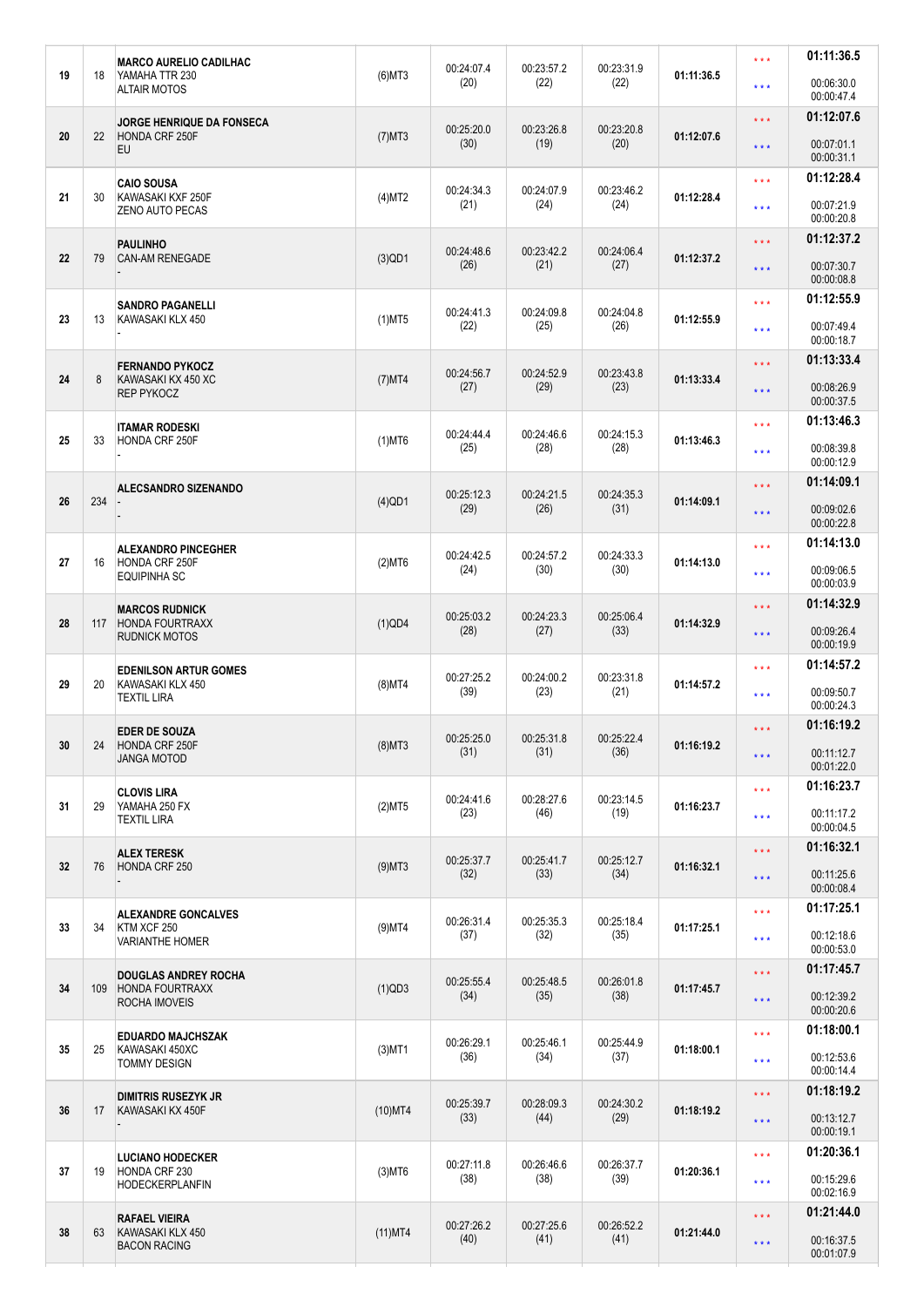| 39     | 41              | <b>GUSTAVO DA SILVA GUIDINI</b><br>HONDA CRF 230           | $(10)$ MT3 | 00:29:14.1<br>(46)                     | 00:26:10.3<br>(36) | 00:26:40.3<br>(40)  | 01:22:04.7 | $***$                   | 01:22:04.7               |
|--------|-----------------|------------------------------------------------------------|------------|----------------------------------------|--------------------|---------------------|------------|-------------------------|--------------------------|
|        |                 | <b>SIRICROSS</b>                                           |            |                                        |                    |                     |            | $***$                   | 00:16:58.2<br>00:00:20.7 |
|        |                 | <b>EVINICIUS BATISTA CRUZ</b>                              |            |                                        |                    | 00:28:24.3          |            | $\star \star \star$     | 01:23:34.2               |
| 40     | 116             | <b>CFORCE</b><br>CF FURACAO                                | (2)QD3     | 00:27:55.2<br>(41)                     | 00:27:14.7<br>(40) | (44)                | 01:23:34.2 | $\star$ $\star$ $\star$ | 00:18:27.7<br>00:01:29.5 |
|        |                 | <b>GUILHERME TOMELIN</b>                                   |            | 00:21:59.4                             | 00:21:34.9         | 00:40:00.0          |            | $\star \star \star$     | 01:23:34.3               |
| 41     | 77              | <b>CAN-AM RENEGADE</b><br><b>TOMELIN RALLY</b>             | $(5)$ QD1  | (3)                                    | (2)                | (50)                | 01:23:34.3 | $\star \star \star$     | 00:18:27.8<br>00:00:00.1 |
|        |                 | <b>VANDERLEI PEIXER</b>                                    |            | 00:28:18.2                             | 00:27:59.5         | 00:27:42.6          |            | * * *                   | 01:24:00.3               |
| 42     | 42              | HONDA CRF 250 F<br><b>ORTHOBLU</b>                         | $(4)$ MT6  | (43)                                   | (43)               | (42)                | 01:24:00.3 | $\star \star \star$     | 00:18:53.8<br>00:00:26.0 |
|        |                 | NAZARE GUEDERT                                             |            | 00:29:00.5                             | 00:27:54.5         | 00:27:52.2          |            | $\star \star \star$     | 01:24:47.2               |
| 43     | 48              | YAMAHA YZ 250<br>CA&ACOLA IMOVEI                           | $(12)$ MT4 | (45)                                   | (42)               | (43)                | 01:24:47.2 | $\star \star \star$     | 00:19:40.7<br>00:00:46.9 |
|        |                 | <b>RICARDO AFFONSO KEIL</b>                                |            | 00:34:51.9                             | 00:26:52.7         | 00:24:45.0          |            | $\star \star \star$     | 01:26:29.6               |
| 44     | 26              | YAMAHA YZF 400<br>CABO MOTOS                               | $(3)$ MT5  | (51)                                   | (39)               | (32)                | 01:26:29.6 | $\star \star \star$     | 00:21:23.1<br>00:01:42.4 |
|        |                 | JOSUE LINCON RAYMUNDO                                      |            | 00:28:23.2                             | 00:29:27.1         | 00:28:40.9          |            | $\star \star \star$     | 01:26:31.2               |
| 45     | 43              | HONDA CRF 250F<br><b>JLOG TRANSPORTE</b>                   | $(5)$ MT6  | (44)                                   | (48)               | (46)                | 01:26:31.2 | $\star \star \star$     | 00:21:24.7<br>00:00:01.6 |
|        |                 | VANDERLEI THELMA                                           |            | 00:28:02.1                             | 00:28:36.4         | 00:30:23.9          |            | $\star \star \star$     | 01:27:02.4               |
| 46     | 61              | YAMAHA YZ950                                               | $(4)$ MT5  | (42)                                   | (47)               | (49)                | 01:27:02.4 | $\star \star \star$     | 00:21:55.9<br>00:00:31.2 |
|        |                 | <b>CAROLINE RUDNICK</b>                                    |            | 00:31:00.1                             | 00:28:19.1         | 00:28:34.2          |            | $\star \star \star$     | 01:27:53.4               |
| 47     | 114             | <b>HONDA FOURTRAXX</b><br><b>RUDNICK MOTOS</b>             | (3)QD3     | (48)                                   | (45)               | (45)                | 01:27:53.4 | $\star$ $\star$ $\star$ | 00:22:46.9<br>00:00:51.0 |
|        |                 | <b>EDILSON EICHSTADT</b>                                   |            | 00:30:25.9                             | 00:30:41.0         | 00:29:47.5          |            | $\star \star \star$     | 01:30:54.4               |
| 48     | 38              | HONDA CRF 250F                                             | $(11)$ MT3 | (47)                                   | (50)               | (48)                | 01:30:54.4 | $\star \star \star$     | 00:25:47.9<br>00:03:01.0 |
|        |                 | <b>CRISTIANE BEHR</b>                                      |            | 00:32:35.4                             | 00:29:46.1         | 00:28:45.9          |            | $\star \star \star$     | 01:31:07.4               |
| 49     | 37              | HONDA CRF 150<br><b>BEHR MOTOS</b>                         | $(6)$ MT6  | (49)                                   | (49)               | (47)                | 01:31:07.4 | $\star \star \star$     | 00:26:00.9<br>00:00:13.0 |
|        |                 | <b>LEOPOLDO RIBEIRO</b>                                    |            | 00:26:06.3                             | 00:26:28.1         | 00:40:00.0          |            | $\star \star \star$     | 01:32:34.5               |
| $50\,$ | 44              | HONDA CRF 250 X<br><b>PIRATRILHAS</b>                      | $(5)$ MT5  | (35)                                   | (37)               | (50)                | 01:32:34.4 | $\star$ $\star$ $\star$ | 00:27:27.1<br>00:01:27.1 |
|        | 32              | <b>MARCIOANO MAFRA</b><br>YAMAHA YZ 250<br>CACHOPA EVENTOS |            | 00:40:00.0                             | 00:40:00.0         | 00:24:02.7          | 01:44:02.7 | $\star \star \star$     | 01:44:02.7               |
| 51     |                 |                                                            | (5)MT2     | (52)                                   | (51)               | (25)                |            | $\star \star \star$     | 00:38:56.2<br>00:11:28.2 |
|        |                 |                                                            |            |                                        |                    |                     |            | $\star$ $\star$ $\star$ | 01:54:25.3               |
| 52     | 14              | <b>ALAN FERREIRA</b><br>HONDA CRF 250F<br><b>SC27</b>      | $(7)$ MT6  | 00:34:25.3<br>(50)                     | 00:40:00.0<br>(51) | 00:40:00.0<br>(50)  | 01:54:25.3 | $\star \star \star$     | 00:49:18.8               |
|        |                 |                                                            |            |                                        |                    |                     |            |                         | 00:10:22.6               |
| 53     | $\mathbf{1}$    | <b>LOANDRO ANTON</b><br>KTM EXCF 250<br>PROTORK - KTM      | $(4)$ MT1  | 00:40:00.0<br>(52)                     | 00:40:00.0<br>(51) | 00:40:00.0<br>(50)  | 02:00:00.0 | $\star \star \star$     | 02:00:00.0               |
|        |                 |                                                            |            |                                        |                    |                     |            | $\star$ $\star$ $\star$ | 00:54:53.5<br>00:05:34.7 |
|        |                 | <b>FABRICIO THEISS</b>                                     |            | 00:40:00.0                             | 00:40:00.0         | 00:40:00.0          |            | $\star \star \star$     | 02:00:00.0               |
| 54     | 5               | HONDA CRF250F<br><b>RUDNICK MOTOS</b>                      | $(12)$ MT3 | (52)                                   | (51)               | (50)                | 02:00:00.0 | $\star$ $\star$ $\star$ | 00:54:53.5<br>00:00:00.0 |
|        |                 | <b>GERSON BERTI</b>                                        |            | 00:40:00.0                             | 00:40:00.0         | 00:40:00.0          |            | $\star$ $\star$ $\star$ | 02:00:00.0               |
| 55     | 12 <sup>°</sup> | SUZUKI DRZ-400<br><b>METALBERTI</b>                        | $(6)$ MT5  | (52)                                   | (51)               | (50)                | 02:00:00.0 | $\star$ $\star$ $\star$ | 00:54:53.5<br>00:00:00.0 |
|        |                 | <b>JEAN BACHMANN</b>                                       |            | 00:40:00.0                             | 00:40:00.0         | 00:40:00.0          |            | $\star$ $\star$ $\star$ | 02:00:00.0               |
| 56     | 15              | HONDA CRF 230<br><b>MOVEIS BACHMANN</b>                    | $(13)$ MT3 | (52)                                   | (51)               | (50)                | 02:00:00.0 | $\star$ $\star$ $\star$ | 00:54:53.5<br>00:00:00.0 |
|        |                 | <b>GUILHERME MACHADO</b>                                   |            | 00:40:00.0                             | 00:40:00.0         | 00:40:00.0          | 02:00:00.0 | $\star \star \star$     | 02:00:00.0               |
| 57     | 21              | HONDA XR 200R<br><b>TORK ACTION</b>                        | $(14)$ MT3 | (52)                                   | (51)               | (50)                |            | $\star$ $\star$ $\star$ | 00:54:53.5<br>00:00:00.0 |
|        |                 | ALDO DA ROCHA JUNIOR                                       |            | 00:40:00.0<br>00:40:00.0<br>00:40:00.0 |                    | $\star \star \star$ | 02:00:00.0 |                         |                          |
| 58     | 23              | YAMAHA WR 450<br><b>TRACK - TRANSBE</b>                    | $(5)$ MT1  | (52)                                   | (51)               | (50)                | 02:00:00.0 | $\star\star\star$       | 00:54:53.5<br>00:00:00.0 |